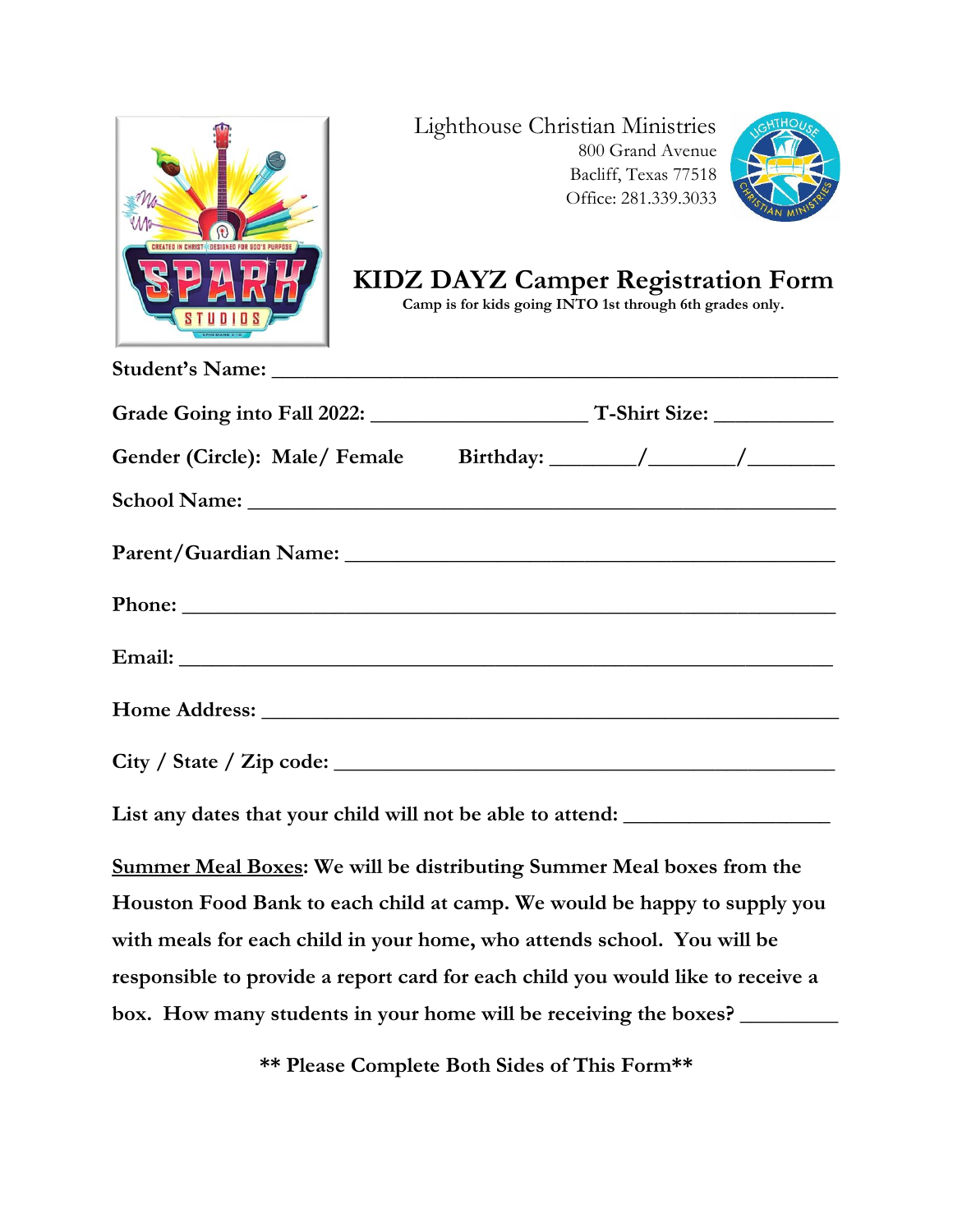# **KIDZ DAYZ**

# **EMERGENCY CONTACT INFORMATION**

Child's Full Name: \_\_\_\_\_\_\_\_\_\_\_\_\_\_\_\_\_\_\_\_\_\_\_\_\_\_\_\_\_\_\_\_\_\_\_\_\_\_\_\_\_\_\_\_\_\_\_\_\_\_\_\_\_\_\_\_\_\_\_\_\_\_

# **Emergency Contacts (3): (MUST BE WORKING NUMBERS)**

| Phone: |
|--------|
|        |
|        |
| Phone: |
|        |
|        |
|        |

## **Medication Release & Allergy Information**

|    |                       | hereby affirm and agree that I am the parent or legal guardian,   |
|----|-----------------------|-------------------------------------------------------------------|
|    | (Print parent name)   |                                                                   |
| of |                       | , a minor and that I am legally competent to sign this agreement. |
|    | (Print name of minor) |                                                                   |

During Kidz Dayz Camp, the month of July 2022, I give the camp staff permission to administer the following medications as needed:

\_\_\_\_\_\_\_\_\_\_\_\_\_\_\_\_\_\_\_\_\_\_\_\_\_\_\_\_\_\_\_\_\_\_\_\_\_\_\_\_\_\_\_\_\_\_\_\_\_\_\_\_\_\_\_\_\_\_\_\_\_\_\_\_\_\_\_\_\_\_\_\_\_\_\_\_\_

- o Children's Motrin
- o Children's Tylenol
- o Benadryl Liquid or Cream
- o Sunscreen
- o Bug Spray

Please list any allergies here: \_\_\_\_\_\_\_\_\_\_\_\_\_\_\_\_\_\_\_\_\_\_\_\_\_\_\_\_\_\_\_\_\_\_\_\_\_\_\_\_\_\_\_\_\_\_\_\_\_\_\_\_\_\_\_

 $\times$   $\,$ Custodial Parent or Legal Guardian Signature Date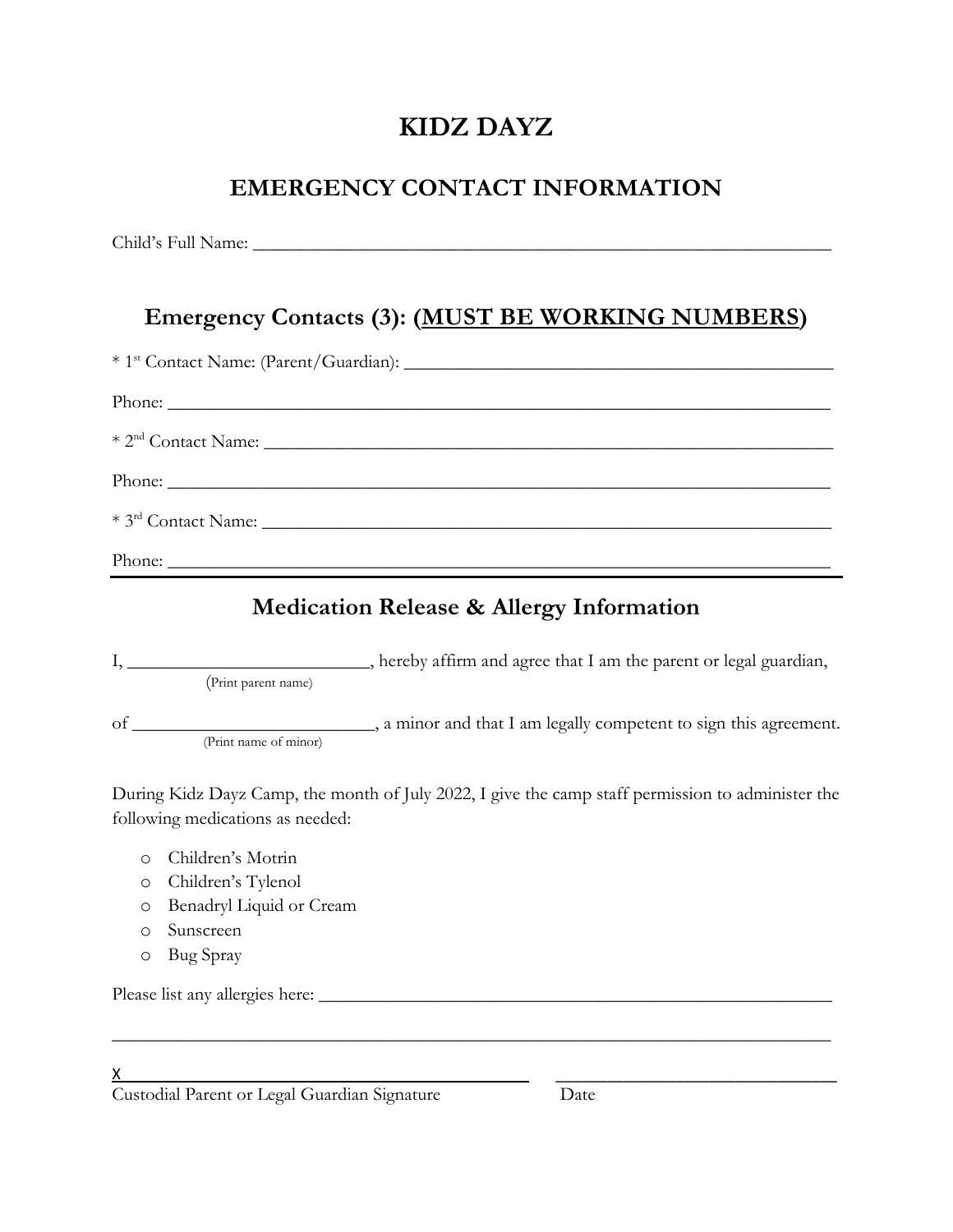

Lighthouse Christian Ministries 800 Grand Avenue Bacliff, Texas 77518 Office: 281.339.3033

#### **Liability Release and Consent to Emergency Medical Care: LCM KIDZ DAYZ**

, herby affirm and agree that I am the Parent or Legal Guardian of

Print Parent Name

Print Name of Minor

, a minor ("Minor") and that I am legally competent to sign this

agreement and release. As parent(s), legal guardian(s), or custodian(s) of this Minor, I/we permit him/her to participate in all officially supervised Lighthouse Christian Ministries KIDZ DAYZ Program and Activities for which he/she is registered. I KNOWINGLY RELEASE, ABSOLVE, INDEMNIFY, AND HOLD HARMLESS Lighthouse Christian Ministries, ITS MEMBERS, TRUSTEES, BOARDS, LEADERSHIP, AND STAFF, AS WELL AS COUNSELORS, ORGANIZERS, WORKERS AND ALL OTHERS ACTING ON BEHALF OF Lighthouse Christian Ministries OR ITS PROGRAMS AND ACTIVITIES, FROM ALL CLAIMS AND LIABILITY ARISING OUT OF PERSONAL INJURY, ILLNESS, DEATH, PROPERTY DAMAGE OR LOSS SUFFERED OR INCURRED BY THE MINOR NAMED ABOVE ARISING OUT OF OR IN CONNECTION WITH PARTICIPATION IN SUCH PROGRAMS AND ACTIVITIES (INCLUDING AUTHORIZED TRANSPORTATION), EVEN IF THE INJURY, ILLNESS, DEATH, PROPERTY DAMAGE OR LOSS IS CAUSED BY THE SOLE OR CONTRIBUTORY NEGLIGENCE OF KIDZ DAYZ AND/OR ITS MEMBERS OR REPRESENTATIVES. In the event that my child requires medical or dental attention while attending a KIDZ DAYZ event, I understand that an adult sponsor of the event will make every reasonable attempt to contact me. In the event that I cannot be contacted, I consent to any medical attention deemed appropriate. In the event that treatment is called for, which the medical provider refuses to administer without consent, I hereby authorize Crystal Matthews, Program Director or any other adult counselor to give such consent for me if I cannot be contacted immediately or, because of an emergency, there is no time or opportunity to make contact. In the event that it is necessary for that person to give consent, I agree to hold such person free and harmless of any liability for damages arising from giving such consent. I declare that my child is covered by medical insurance and/or that I am responsible for any and all expenses incurred by my child whether covered under insurance or not. I have read and understand this Liability Release and Consent to Emergency Medical Care and represent that all of the information contained herein is true and correct. I, hereby, accept and assume all the risks of injury associated with the activities of Lighthouse Christian Ministries. This release shall remain in effect unless terminated in writing.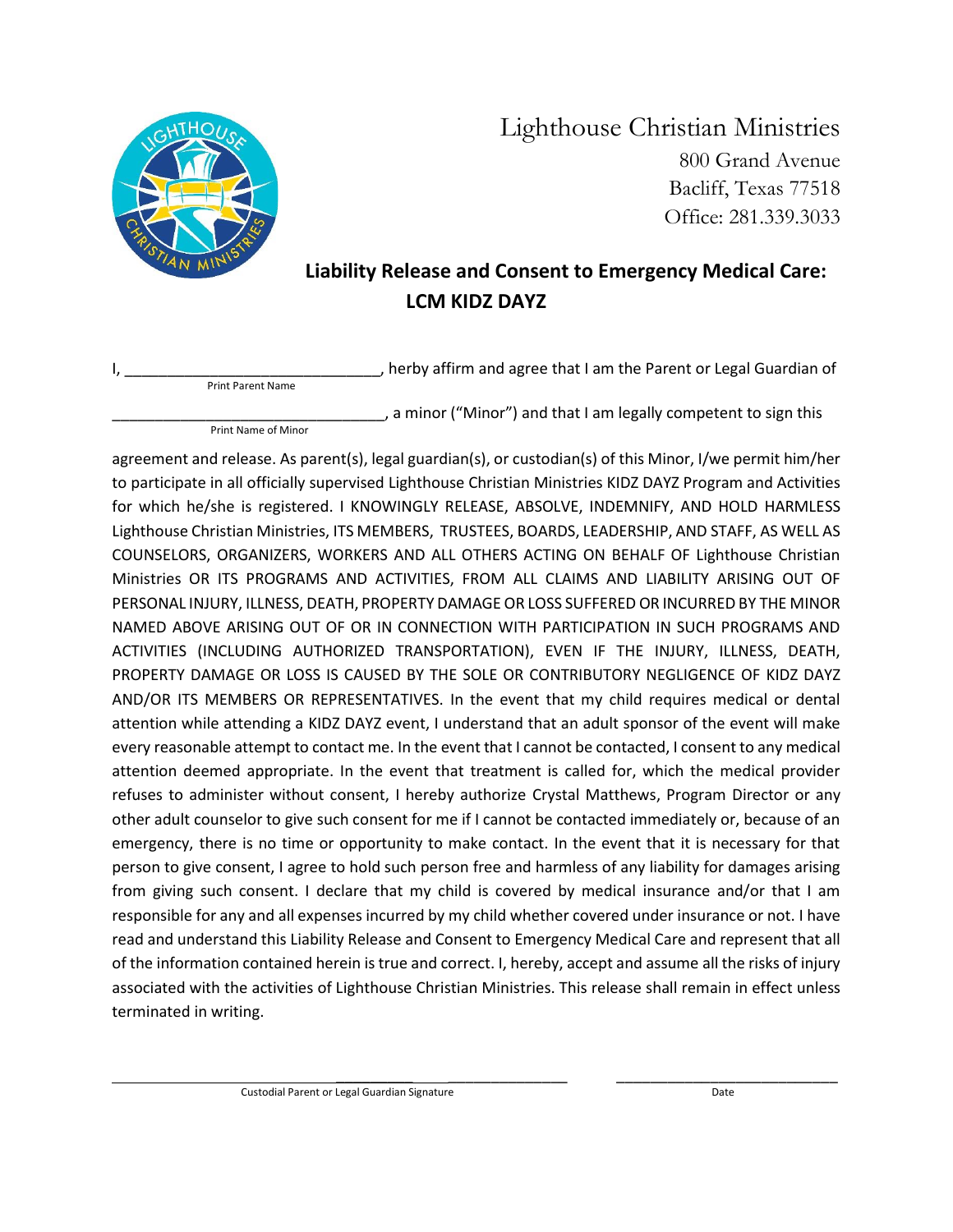

Lighthouse Christian Ministries 800 Grand Avenue Bacliff, Texas 77518 Office: 281.339.3033\*301

#### **Lighthouse Christian Ministries Photo Release Form for Minors**

I hereby grant to Lighthouse Christian Ministries (LCM) the absolute and irrevocable right and unrestricted permission in respect of photographic portraits, videotapes, or any pictures LCM takes of my child or in which he/she be included with others, to copyright the same; to re-use, publish and republish the same in whole or in part, individually or in conjunction with other images, and in conjunction with any printed matter, in any and all media now or hereafter known, and for any other purpose whatsoever, for illustration, promotion, art, editorial, advertising and trade, or reproductions thereof in color, black and white or otherwise made through any media.

I hereby waive any right that I may have to inspect or approve the finished products or the advertising copy or printed matter that may be used in connection therewith or the use to which it may be applied. I hereby release, discharge and agree to save harmless LCM legal representative or assigns and all persons acting under its permission or authority, from any liability in connection with the use of the images as aforesaid or by virtue of any alteration, processing or use thereof in composite form, whether intentional or otherwise, as well as any publication thereof.

I hereby grant permission to LCM to photograph and/or videotape my child during activities to use the images in LCM's audio-visual and printed material without compensation or approval rights.